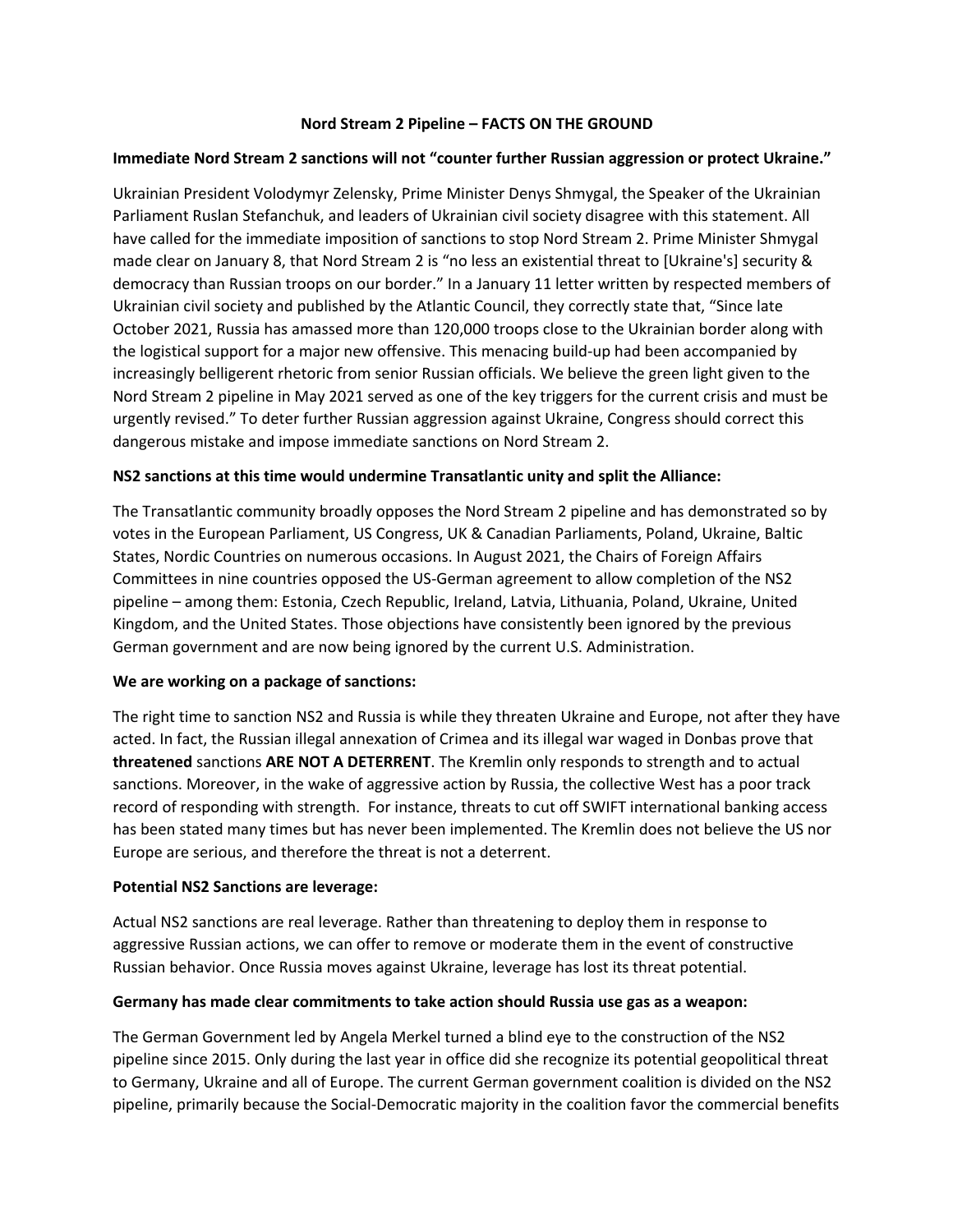of the pipeline and continue to avoid recognizing the geopolitical risks and Russian use of natural gas exports to Europe as a political weapon. Despite the US-German Joint Statement on European and Ukrainian energy security, and record rising gas prices in Europe due to curtailed Russian exports, neither Germany nor the United States Governments have recognized publicly that the Kremlin is using gas as a weapon. Despite its commitments to Ukraine under the joint statement, Germany has done nothing to help prolong Ukraine's gas transportation agreement with Russia for another ten years, because it possesses no instruments nor leverage to bring Russia to the bargaining table. The "Schroderization" of Germany and the current social-democratic government led coalition have compromised Germany's ability to act against Russia and have undermined its commitments to the United States, Ukraine and Europe. Social-democrats believe their Ostpolitik ended the Cold War and not the Reagan-era policies of strength.

Meanwhile, the head of the International Energy Agency Fatih Birol said Russia has throttled gas supplies to Europe at a time of "heightened geopolitical tensions." He claims Russia was holding back at least one-third of the gas it could feasibly sent to Europe, while draining Russian-controlled storage facilities on the continent to bolster the impressions of tight supplies.

# **The Administration approach is working with the new German government on NS2 rather than sanctioning them now if more effective and is showing results:**

This is an inaccurate suggestion. These sanctions would not sanction the German government. Rather, the sanctions target the operator of the pipeline, Nord Stream 2 AG, which is a wholly-owned subsidiary of Russia's Gazprom registered in Switzerland. These are Russia sanctions, not Germany sanctions. Moreover, the Administration approach shows that Germany is acting in its own interests, while the United States is compromising on its interests in Europe to demonstrate a fig-leaf of alignment with Germany. Over the past forty-years Europe has become more dependent on Russian gas. Making the NS2 pipeline operational will dramatically shift the balance of European energy security in the direction of monopolization and in favor of Russia. Germany is the conduit to this monopolization. Therefore, the United States should align and be in solidarity with those players who are fighting for diversity in energy flows to Europe and promoting a security of supply that sustain balance and flexibility. Concentrating too much gas supply in Germany has already proven that Berlin cannot be an honest broker in European energy relations with Russia.

## **A waiver option allows the U.S. to continue its engagement with Germany:**

Many Germans, including two of the minority parties in the current social-democratic led coalition, oppose the NS2 pipeline for geopolitical and reasons that run counter to the country's climate change agenda. US sanctions may upset those who stand to gain commercially from NS2 coming online; but they will not upset those who have oppose the pipeline on principle. Foreign Minister Annalena Baerbock; Defense Minister Christine Lambrecht; and Economy Minister Robert Habeck have all been particularly outspoken on the dangers posed by NS2; it is hard to imagine that they would be opposed were the U.S. to move now to sanction the pipeline.

## **Germany will help Ukraine through a "Green Fund" and thru a renewal of a transit agreement with Russia for some gas to be shipped thru Ukraine:**